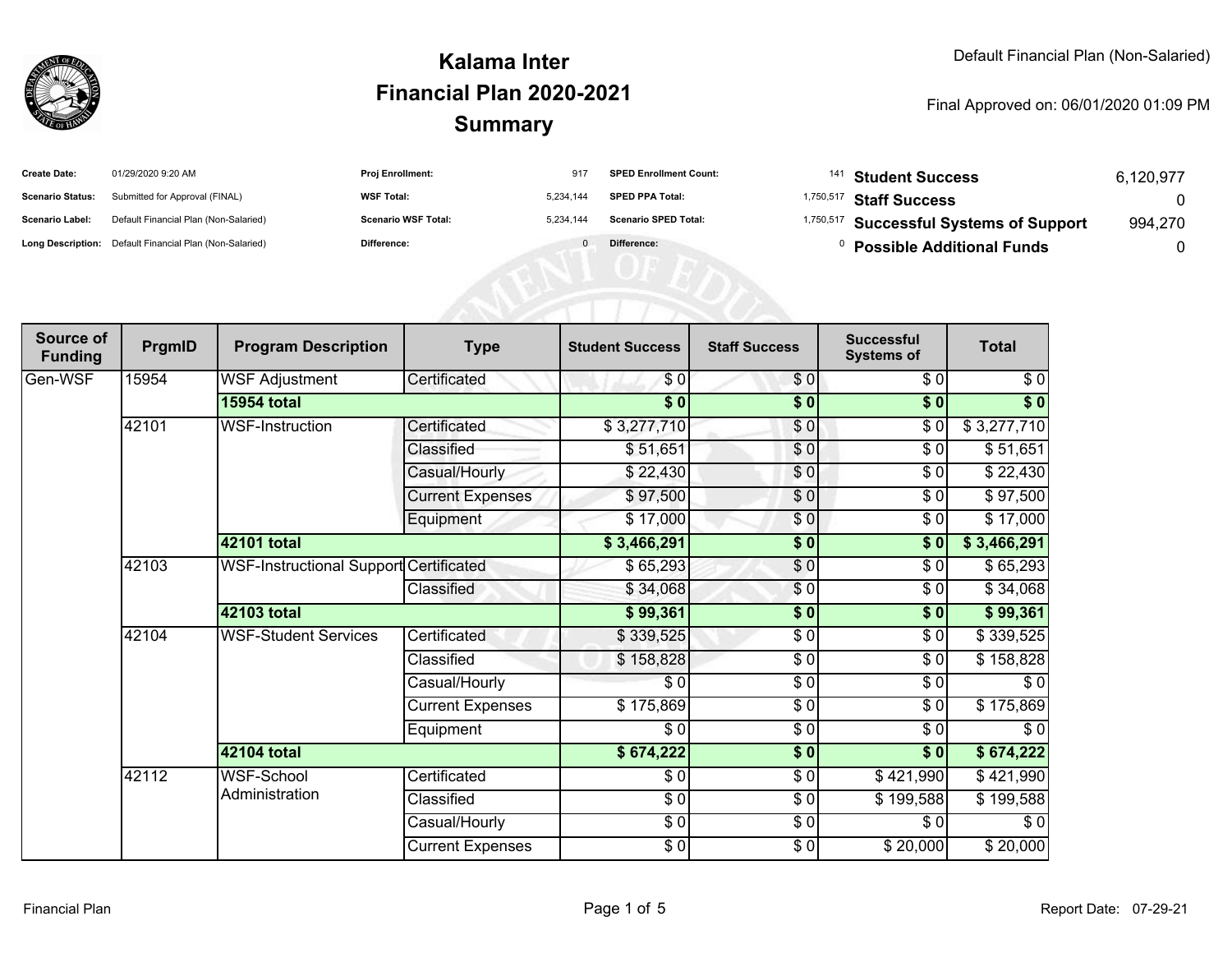

| Source of<br><b>Funding</b> | PrgmID    | <b>Program Description</b>                     | <b>Type</b>             | <b>Student Success</b> | <b>Staff Success</b>   | <b>Successful</b><br><b>Systems of</b> | <b>Total</b>     |
|-----------------------------|-----------|------------------------------------------------|-------------------------|------------------------|------------------------|----------------------------------------|------------------|
| Gen-WSF                     | 42112     | WSF-School<br>Administration                   | Equipment               | $\sqrt{6}$             | $\sqrt{6}$             | \$5,000                                | \$5,000          |
|                             |           | <b>42112 total</b>                             |                         | $\overline{\$0}$       | $\overline{\$0}$       | \$646,578                              | \$646,578        |
|                             | 42113     | <b>WSF-School Facility</b><br><b>Services</b>  | Classified              | $\sqrt{6}$             | $\overline{\$0}$       | \$324,159                              | \$324,159        |
|                             |           |                                                | Casual/Hourly           | \$0                    | $\overline{\$0}$       | \$20,533                               | \$20,533         |
|                             |           |                                                | <b>Current Expenses</b> | \$0                    | $\overline{\$0}$       | \$0                                    | \$0              |
|                             |           |                                                | Equipment               | $\overline{\$0}$       | $\overline{\$0}$       | \$3,000                                | \$3,000          |
|                             |           | 42113 total                                    |                         | $\overline{\$0}$       | \$0                    | \$347,692                              | \$347,692        |
|                             | Gen-WSF   |                                                |                         | \$4,239,874            | $\overline{\$0}$       | \$994,270                              | \$5,234,144      |
| Gen-SPED                    | 17101     | SPED Ppa - Instruction                         | Certificated            | \$1,240,567            | $\overline{\$0}$       | \$0                                    | \$1,240,567      |
|                             |           |                                                | Classified              | \$494,989              | \$0                    | \$0                                    | \$494,989        |
|                             |           |                                                | <b>Current Expenses</b> | \$14,961               | \$0                    | $\overline{\$0}$                       | \$14,961         |
|                             |           | <b>17101 total</b>                             |                         | \$1,750,517            | $\overline{\$0}$       | $\overline{\$}0$                       | \$1,750,517      |
|                             | 17131     | <b>Special Education in</b><br>Regular Schools | Certificated            | \$0                    | $\overline{60}$        | $\overline{\$0}$                       | $\overline{\$0}$ |
|                             |           |                                                | Classified              | $\sqrt{6}$             | $\sqrt{0}$             | $\overline{\$0}$                       | $\overline{\$0}$ |
|                             |           | <b>17131 total</b>                             |                         | $\overline{\bullet}$ 0 | $\sqrt{6}$             | 30                                     | $\overline{\$0}$ |
|                             | Gen-SPED  |                                                |                         | \$1,750,517            | $\overline{\$0}$       | $\overline{\$0}$                       | \$1,750,517      |
| Gen-Categ                   | 16732     | <b>Hawaiian Immersion</b><br>Program           | Certificated            | \$130,586              | $\overline{S}0$        | $\overline{\$0}$                       | \$130,586        |
|                             |           | <b>16732 total</b>                             |                         | \$130,586              | $\overline{\bullet}$ 0 | \$0                                    | \$130,586        |
|                             | 27100     | Athletics-Salary                               | Casual/Hourly           | \$0                    | $\overline{S}0$        | $\sqrt{6}$                             | $\sqrt{6}$       |
|                             |           | <b>27100 total</b>                             |                         | $\overline{\$0}$       | \$0                    | $\overline{\$0}$                       | \$0              |
|                             | 45005     | Reach Program                                  | Casual/Hourly           | $\sqrt{6}$             | $\sqrt{6}$             | $\sqrt{6}$                             | $\sqrt{6}$       |
|                             |           |                                                | <b>Current Expenses</b> | \$0                    | $\sqrt{6}$             | $\sqrt{6}$                             | $\sqrt{6}$       |
|                             |           |                                                | Equipment               | $\overline{30}$        | $\sqrt{6}$             | $\sqrt{6}$                             | $\sqrt{6}$       |
|                             |           | <b>45005 total</b>                             |                         | $\overline{\$0}$       | $\sqrt{6}$             | $\overline{\$0}$                       | $\overline{\$0}$ |
|                             | Gen-Categ |                                                |                         | \$130,586              | \$0                    | \$0                                    | \$130,586        |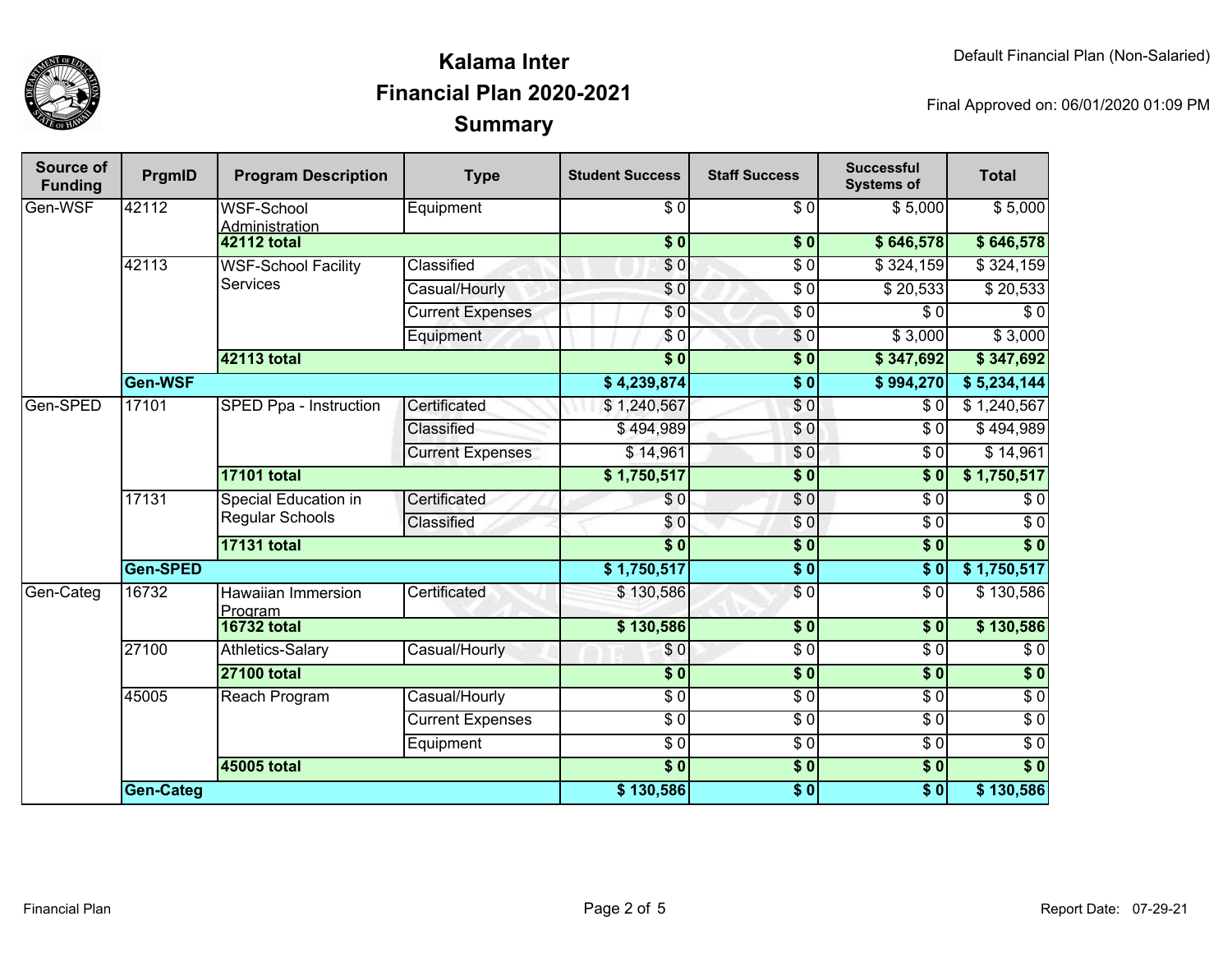

| <b>Source of</b><br><b>Funding</b> | PrgmID          | <b>Program Description</b>                           | <b>Type</b>                  | <b>Student Success</b>    | <b>Staff Success</b> | <b>Successful</b><br><b>Systems of</b> | <b>Total</b>     |                  |
|------------------------------------|-----------------|------------------------------------------------------|------------------------------|---------------------------|----------------------|----------------------------------------|------------------|------------------|
| Federal                            | 18902           | <b>ESEA Title I-Schools</b>                          | Casual/Hourly                | \$0                       | \$0                  | \$0                                    | \$0              |                  |
|                                    |                 |                                                      | <b>Current Expenses</b>      | $\overline{\$0}$          | $\overline{\$0}$     | $\overline{\$0}$                       | $\overline{\$0}$ |                  |
|                                    |                 |                                                      | Equipment                    | $\overline{\$0}$          | $\overline{\$0}$     | $\overline{\$0}$                       | $\overline{\$0}$ |                  |
|                                    |                 | <b>18902 total</b>                                   |                              | $\overline{\bullet}$ 0    | $\overline{\$0}$     | $\overline{\$0}$                       | $\overline{\$0}$ |                  |
|                                    | 18935           | <b>ESEA Title I-Parent</b><br>Engagement             | <b>Current Expenses</b>      | \$0                       | $\overline{\$0}$     | $\overline{\$0}$                       | $\overline{\$0}$ |                  |
|                                    |                 | <b>18935 total</b>                                   |                              | $\overline{\textbf{S}^0}$ | $\overline{\$0}$     | $\overline{\textbf{50}}$               | $\overline{\$}0$ |                  |
|                                    | 19978           | <b>Impact Aid-WSF</b>                                | Casual/Hourly                | $\overline{\$0}$          | \$0                  | $\overline{\$0}$                       | $\overline{\$0}$ |                  |
|                                    |                 |                                                      | Equipment                    | \$0                       | \$0                  | $\overline{\$0}$                       | $\overline{\$0}$ |                  |
|                                    |                 | <b>19978 total</b>                                   |                              | $\overline{\$0}$          | $\overline{\$0}$     | $\overline{\$0}$                       | $\overline{\$}0$ |                  |
|                                    | 20697           | Essa Title IIa Prof Dev                              | Casual/Hourly                | \$0                       | $\overline{\$0}$     | $\overline{\$0}$                       | $\overline{\$0}$ |                  |
|                                    |                 |                                                      | <b>Current Expenses</b>      | $\overline{S}0$           | \$0                  | $\overline{\$0}$                       | $\overline{\$0}$ |                  |
|                                    |                 | <b>20697 total</b>                                   |                              | $\overline{\textbf{S}^0}$ | $\overline{\$0}$     | $\overline{\$}0$                       | $\overline{\$}0$ |                  |
|                                    | 20698           | <b>Essa Title IIa Support</b><br>New Tchr & Prin     | Casual/Hourly                | \$0                       | $\overline{\$0}$     | $\overline{\$0}$                       | $\overline{\$0}$ |                  |
|                                    |                 | <b>20698 total</b>                                   |                              | $\overline{\$0}$          | $\overline{\$0}$     | $\overline{\$0}$                       | $\overline{\$0}$ |                  |
|                                    | 35913           | Sch Prgm Food Services                               | Classified                   | $\overline{\$0}$          | $\overline{\$0}$     | $\overline{\$0}$                       | $\overline{\$0}$ |                  |
|                                    |                 |                                                      | Casual/Hourly                | \$0                       | \$0                  | $\overline{\$0}$                       | $\overline{30}$  |                  |
|                                    |                 | <b>35913 total</b>                                   |                              | $\overline{\$0}$          | $\overline{\$0}$     | $\overline{\$0}$                       | $\overline{\$}0$ |                  |
|                                    | Federal         |                                                      |                              | $\overline{\$0}$          | $\overline{\$0}$     | $\overline{\$0}$                       | $\overline{\$0}$ |                  |
| Gen-Cent                           | 35163           |                                                      | <b>Food Services-General</b> | Classified                | \$0                  | $\sqrt{6}$                             | $\overline{\$0}$ | $\overline{\$0}$ |
|                                    |                 | Fund                                                 | Casual/Hourly                | $\sqrt{6}$                | $\sqrt{6}$           | $\overline{\$0}$                       | $\overline{\$0}$ |                  |
|                                    |                 | 35163 total                                          |                              | $\overline{\$0}$          | $\overline{\$0}$     | $\overline{\$0}$                       | $\overline{\$0}$ |                  |
|                                    | <b>Gen-Cent</b> |                                                      |                              | $\overline{\$0}$          | $\overline{\$0}$     | $\overline{\$0}$                       | $\overline{\$}0$ |                  |
| Special                            | 15109           | Reimb for Lost Curricular<br><b>Materials</b>        | Equipment                    | $\overline{\$0}$          | $\overline{\$0}$     | $\overline{\$0}$                       | $\overline{30}$  |                  |
|                                    |                 | <b>15109 total</b>                                   |                              | $\overline{\$0}$          | $\overline{\$0}$     | $\overline{\$0}$                       | $\overline{\$0}$ |                  |
|                                    | 19062           | <b>DOD-Fed Connected</b><br><b>Student Incentive</b> | <b>Current Expenses</b>      | $\overline{S}0$           | $\overline{\$0}$     | $\overline{S}0$                        | $\overline{\$0}$ |                  |
|                                    |                 | <b>19062 total</b>                                   |                              | $\overline{\$0}$          | \$0                  | $\sqrt{6}$                             | $\overline{\$0}$ |                  |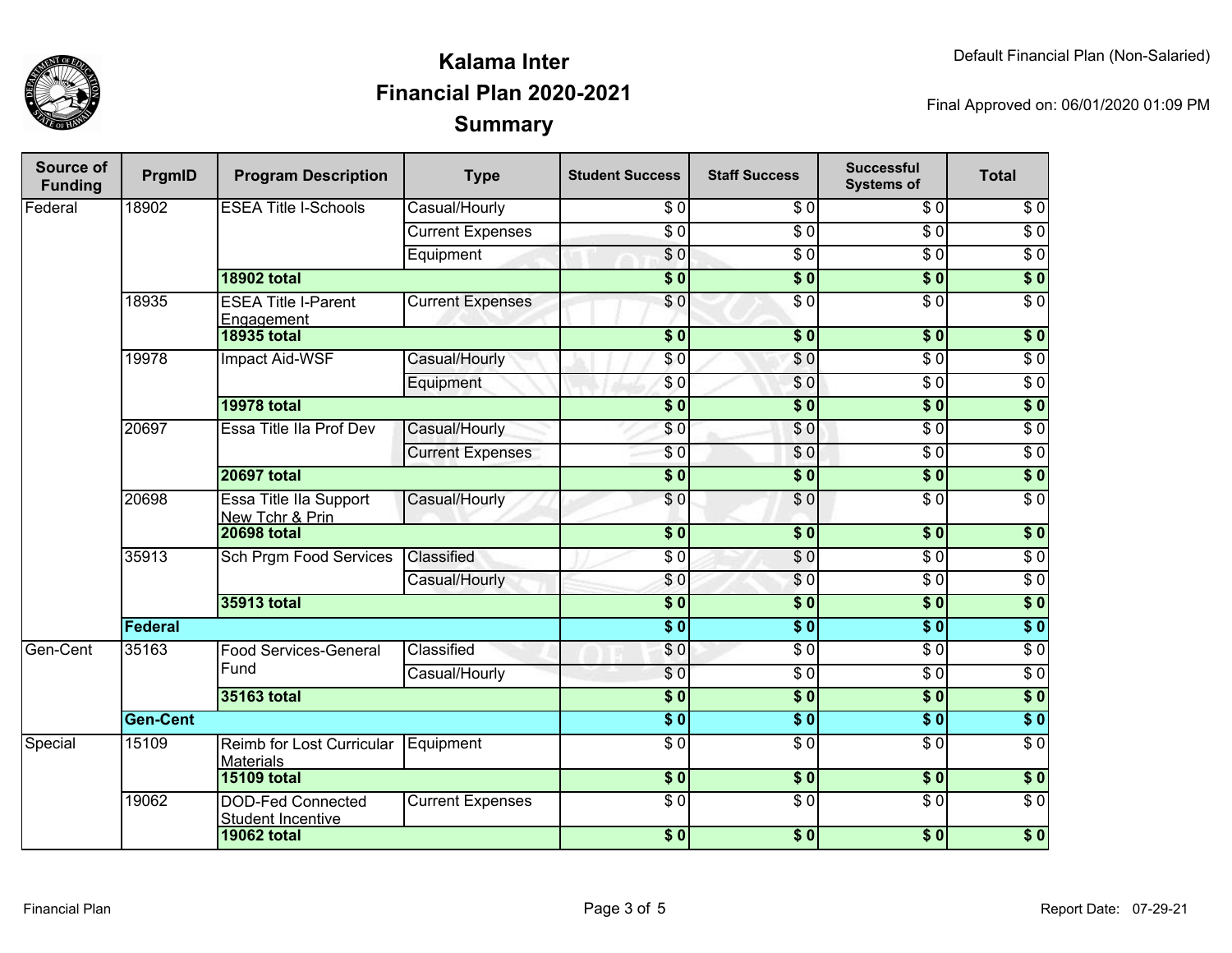

| Source of<br><b>Funding</b> | PrgmID         | <b>Program Description</b>           | <b>Type</b>             | <b>Student Success</b> | <b>Staff Success</b> | <b>Successful</b><br><b>Systems of</b> | <b>Total</b> |
|-----------------------------|----------------|--------------------------------------|-------------------------|------------------------|----------------------|----------------------------------------|--------------|
| Special                     | 35304          | Food Services-Special                | Casual/Hourly           | \$0                    | \$0                  | \$0                                    | \$0          |
|                             |                | Fund                                 | <b>Current Expenses</b> | \$0]                   | \$0                  | \$0                                    | \$0          |
|                             |                | 35304 total                          |                         | \$0                    | \$0                  | \$0]                                   | \$0          |
|                             | 37307          | Use of School Facilities -<br>School | <b>Current Expenses</b> | \$01                   | \$0                  | \$0                                    | \$0          |
|                             |                | 37307 total                          |                         | \$01                   | \$0                  | \$0 <sub>1</sub>                       | \$0          |
|                             | <b>Special</b> |                                      |                         | \$01                   | <b>SO</b>            | \$0                                    | \$0          |
| <b>Grand Total</b>          |                |                                      |                         | \$6,120,977            | \$0                  | \$994,270                              | \$7,115,247  |